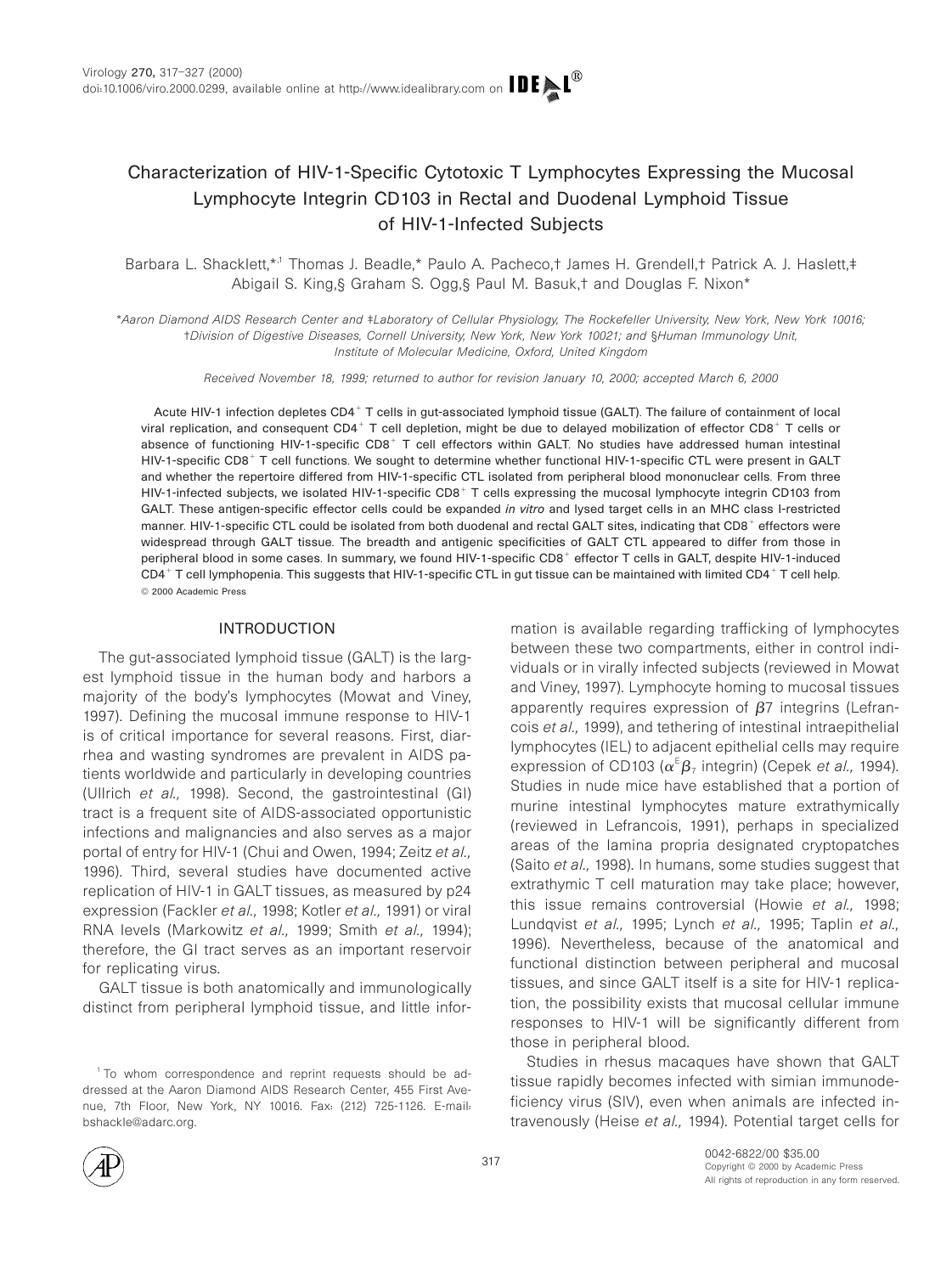HIV-1 and SIV replication in GALT include macrophages and activated T lymphocytes in the lamina propria (Heise et al., 1994; Lapenta et al., 1999), as well as dendritic cells in intestinal lymphoid follicles (Jarry et al., 1990; Pope, 1999). Lamina propria  $CD4<sup>+</sup>$  T lymphocytes (LPL) were recently demonstrated to be permissive for both CXCR4- and CCR5-utilizing strains of HIV-1 (Lapenta et al., 1999). When virus enters the body directly via mucosal surfaces, rather than parenterally, it must first cross the epithelial layer to reach the underlying lamina propria or lymphoid follicles. Proposed mechanisms have included uptake by epithelial cells via an alternative receptor such as galactosyl ceramide (Fantini et al., 1991) or Fc receptors (Hussain et al., 1991), by transcytosis (Bomsel, 1997), or through uptake by microfolded dome cells (M cells) (Amerongen et al., 1991) overlying the follicles.

In HIV-1-infected individuals, the most dramatic phenotypic alteration in GALT lymphocyte populations is the loss of  $CD4^+$  T cells from the lamina propria of both duodenal and colorectal mucosa, concurrent with a rise in the  $CDB<sup>+</sup>$  T cell population in these areas (Schneider et al., 1994, 1995). In rhesus macaques intravenously inoculated with pathogenic SIV, dramatic declines were also observed in  $CD4^+$  intestinal LPL; this occurred as early as 7 days postinoculation (Mattapallil et al., 1998; Veazey et al., 1998). Coincident with the acute decline in mucosal  $CD4^+$  cells was an increase in absolute numbers of  $CDB<sup>+</sup>$  T cells, primarily IEL, in intestinal tissues (Mattapallil et al., 1998; Veazey et al., 1998). These  $CDB^+$ cells were found to secrete interferon- $\gamma$  (IFN- $\gamma$ ) and the chemokine MIP-1 $\beta$  (Mattapallil et al., 1998) and to have SIV Gag- and Env-specific cytotoxic activity in chromium release assays.

Two additional studies have documented the presence of SIV-specific cytotoxic effector cells in GALT of rhesus macaques. SIV-specific cytotoxic lymphocytes (CTL) were identified in IEL from the small intestine of two chronically infected rhesus macaques; these cells expressed CD8 and the mucosal lymphocyte integrin CD103 (Couedel-Courteille et al., 1997). More recently, Murphey-Corb et al. demonstrated a positive correlation between the presence of SIV Env-specific CTL in jejunal lamina propria and protection from intrarectal challenge with SIV/DeltaB670 (Murphey-Corb et al., 1999). These results suggest that infected individuals mount a significant mucosal cellular immune response to immunodeficiency viruses and that mucosal CTL may be an important correlate of vaccine protection.

Clearly, an understanding of the quantitative and qualitative aspects of the mucosal cellular immune response to SIV and HIV-1 will be important for development of effective immunization strategies. Although studies of the human mucosal immune response to HIV-1 are urgently needed, the technical difficulties inherent in maintaining GALT-derived lymphoid cells in culture have thus far prevented extensive studies in this area. In this re-

port, we demonstrate the isolation and culture of HIV-1 specific CTL from intestinal biopsy tissue obtained by flexible sigmoidoscopy and endoscopy. To our knowledge, this is the first report of HIV-1-specific, MHC class I-restricted CTL obtained from human intestinal biopsy tissue.

#### RESULTS

#### Patient clinical information

Three HIV-1-infected patients were studied. Both phenotypic and functional analyses were carried out on intestinal mononuclear cells (MNC) from two patients, CM01 and CM02. GALT-derived MNC from one additional patient, CM03, were analyzed by flow cytometry for the expression of lymphocyte surface markers. Clinical information for the three patients is summarized in Table 1. Patient CM01 was infected with HIV-1 in 1984 and had a history of AIDS-related pathology including non-Hodgkins lymphoma, Cryptosporidium infection, and peripheral neuropathy. This patient had suppressed plasma viremia (i.e., fewer than 50 copies/ml) and a peripheral CD4<sup>+</sup> count of 531 cells/ $\mu$ l at biopsy. Patient CM02 became infected with HIV-1 in 1993. His viral load was 124,696 copies/ml at the time of biopsy, and his  $CD4^+$ count was 26 cells/ $\mu$ l. Patient CM03 was infected with HIV-1 in 1996; he had a history of wasting syndrome, neuropathy, encephalopathy, and severe dementia (resolved) as well as infections with Candida, Toxoplasma, and Mycobacterium avium. His viral load at biopsy was 237 copies/ml and his CD4<sup>+</sup> count was 331 cells/ $\mu$ l. Patients CM01 and CM03 were undergoing highly active antiretroviral therapy (HAART) at the time of biopsy; patient CM02 had undergone HAART but voluntarily discontinued treatment several weeks prior to biopsy.

### Isolation and phenotyping of GALT-derived mononuclear cells

Mononuclear cells were obtained by manual disruption of biopsy tissue using sterile forceps. The number of cells obtained by this method was too low ( $\leq$   $2 \times 10^6$ cells) to allow thorough analysis by both flow cytometry and immunologic assays; therefore, we chose to expand mononuclear cells by polyclonal stimulation with anti-CD3 monoclonal antibody (12F6) and allogeneic  $\gamma$ -irradiated feeder cells. MNC cultures were evaluated by flow cytometry approximately 3 to 6 weeks after initiation (Fig. 1; Table 2). Mononuclear cells derived from peripheral blood of the same patients were processed in parallel, using the same polyclonal expansion technique; these results are also shown in Table 2.

It should be noted that the in vitro expansion method utilized here may favor outgrowth of specific subpopulations at the expense of others. In most cases, rectal and duodenal cultures contained primarily  $CDB<sup>+</sup>$  T cells after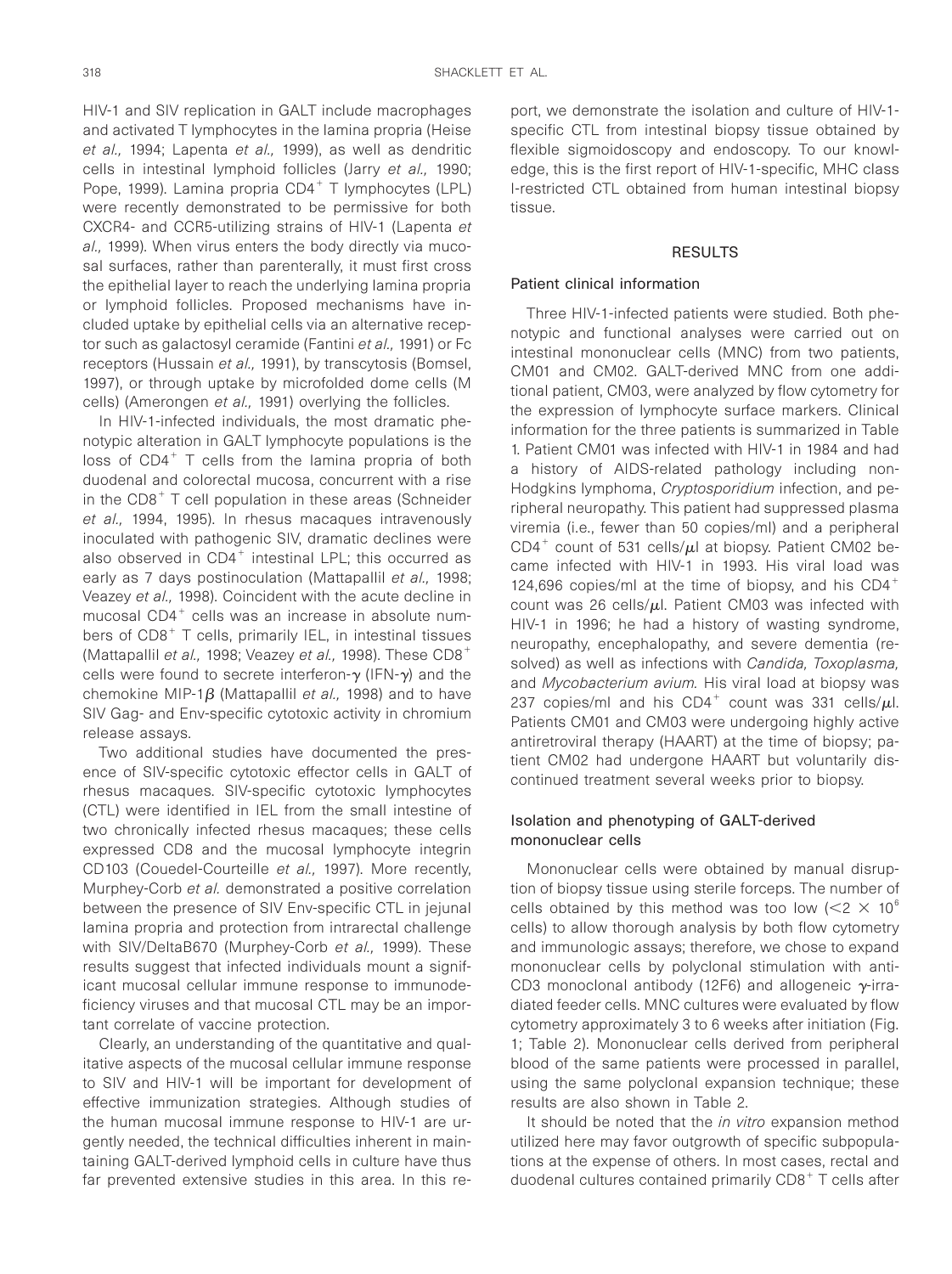Patient Clinical Information

| Patient<br>ID    | Sex,<br>age | Virus<br>load <sup>a</sup> | Risk factors            | Date<br>$HIV+$ | CD <sub>4</sub><br>cells/ $\mu$ <sup>b</sup> | AIDS-related illnesses                                                                                                                           | Antiretroviral<br>therapy                              |
|------------------|-------------|----------------------------|-------------------------|----------------|----------------------------------------------|--------------------------------------------------------------------------------------------------------------------------------------------------|--------------------------------------------------------|
| CM <sub>01</sub> | M, 46       | $50$                       | Homosexual<br>contact   | 1984           | 531                                          | Non-Hodgkins lymphoma,<br>Cryptosporidium,<br>peripheral neuropathy                                                                              | Saquinavir<br>Nelfinavir<br>Nevirapine                 |
| CM <sub>02</sub> | M, 39       | 124.696                    | Heterosexual<br>contact | 1993           | 26                                           | Severe CD4 <sup>+</sup> cell depletion                                                                                                           | D <sub>4</sub> T<br>3TC<br>Indinavir<br>(discontinued) |
| CM <sub>03</sub> | M, 48       | 237                        | Homosexual<br>contact   | 1996           | 331                                          | Neuropathy, encephalopathy,<br>severe dementia<br>(resolved), Mycobacterium<br>avium complex, Candida,<br>CNS toxoplasmosis.<br>wasting syndrome | D <sub>4</sub> T<br>3TC<br>Indinavir                   |

<sup>a</sup> Virus load at time of biopsy, expressed as viral RNA copies/ml of plasma. Virus load was determined by Roche RT-PCR, detection limit 50 copies/ml (see text).

 $b$  CD4<sup>+</sup> count in peripheral blood at time of biopsy.

polyclonal expansion (range 60.4 to 94.4% for patients CM01 and CM02) (Table 2). Rectal cultures from patient CM03 were enriched in  $CD4^+$  cells (range 44.7 to 63.8%). We did not attempt to segregate IEL and LPL populations during the initial processing of biopsy tissue; therefore, our cultures likely contained lymphocytes from both histologic regions. IEL in uninfected individuals are predominantly  $CDB<sup>+</sup>$  (Mowat and Viney, 1997). LPL in uninfected individuals have a CD4:CD8 ratio similar to that observed in peripheral blood, but  $CD4^+$  LPL are sharply depleted in HIV-1-infected individuals (Mowat and Viney, 1997; Schneider et al., 1994, 1995).

Reports on the expression of  $\alpha^{\text{\tiny E}}\beta_7$  integrin (CD103) by GALT MNC have varied, but in healthy individuals this antigen is believed to be expressed on 60–80% of IEL in situ and roughly 40% of LPL (Lundqvist et al., 1995). In AIDS patients, expression of CD103 by GALT-derived MNC was reportedly decreased from a mean of 41% in controls (range 31–54%) to 22% (range 16–59%) (Schneider et al., 1994); this reduction was attributed to profound depletion of mucosal  $CD4^+$  T cells. In our expanded cultures, expression of CD103 was markedly increased in GALT-derived MNC (5.2 to 43.7%), relative to peripheral blood MNC from the same patients (0.9 to 1.6%) that were expanded and cultured in the same manner (Table 2). A comparison of CD103 surface staining in MNC derived from GALT and peripheral blood of patient CM02 is shown in Fig. 1A. Although enhanced expression of CD103 by peripheral blood MNC has been reported following PHA stimulation (Schieferdecker et al., 1990), in the present study expression of this antigen by PBMC was restricted to fewer than 2% of polyclonally stimulated, cultured cells. Given the bulk of the original tissue samples and the extensive washing procedures used to remove trace amounts of blood prior to culture, we believe that contamination of our GALT MNC cultures with blood-derived MNC was minimal.

GALT-derived MNC in our cultures expressed primarily (generally  $>$ 90%) the TCR $\alpha\beta$  isotype. Intestinal MNC contained higher percentages of  $TCR\gamma\delta$  cells (range 0.7 to 23.1%) than cultures derived from peripheral blood (range 0.2 to 0.6%). In particular, three GALT-derived cultures from patient CM03 contained  $>$ 10% TCR $\gamma\delta$  cells (Table 2; Fig. 1B). The enhanced expression of TCR $\gamma\delta$ chain by GALT-derived MNC populations further suggested that these cells were not derived from contaminating peripheral blood but were indeed of intestinal origin.

Following stimulation with anti-CD3, flow cytometry analysis revealed greater than  $95\%$  CD3<sup>+</sup> lymphocytes in most cultures; however, two duodenal cultures from patient CM03 contained  $7-11\%$  CD3 $^-$  cells (Table 2). These cultures also contained  $>5%$  MNC coexpressing natural killer (NK) cell markers CD56 (neural cell adhesion molecule) and CD16 (Fc $\gamma$ RIII) (Table 2). Coexpression of these markers in most other cultures was less than 1%. Expression of CD57 was detected in expanded cultures of both mucosal and peripheral blood MNC, frequently on cells also expressing CD3 and CD8 (not shown). Classical NK subsets expressing CD56 and CD16 or CD57 in the absence of CD3 are reportedly reduced in blood and mucosal tissues of HIV-1-infected individuals (Hu et al., 1995; Margolick et al., 1991; Schneider et al., 1994). However, a subset of cells expressing both CD8 and CD57 is expanded in the peripheral blood of AIDS patients (Lewis et al., 1985) and may inhibit cytotoxicity via a soluble factor (Sadat-Sowti et al., 1994). Cells expressing  $CDB^{+low}/CD57^+$  may function as NK cells in immune surveillance of cytomegalovirus infections,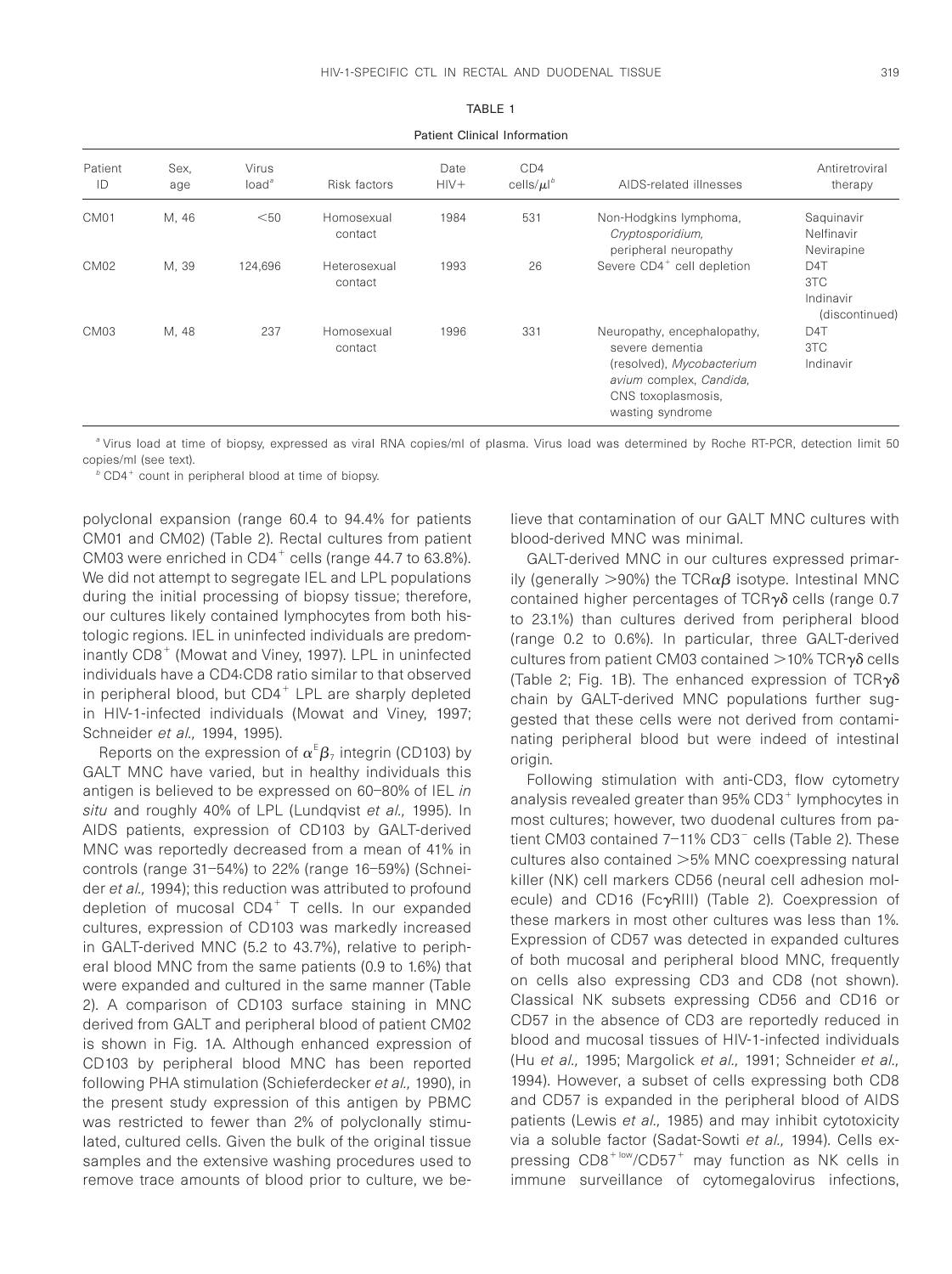

FIG. 1. Expression of CD103 and T cell receptor  $\gamma\delta$  chain by cultured MNC. (A and B) Results of four-color flow cytometry experiments performed on a FACSCalibur instrument (Becton–Dickinson). (A) Polyclonally expanded MNC cultures from peripheral blood (right) and GALT (left) of patient CM02 were analyzed for expression of T cell markers CD3, CD4, and CD8 and mucosal adhesion/retention marker CD103 ( $\alpha^E \beta_7$  integrin). In the experiment shown, cells were gated on forward scatter versus side scatter and assessed for expression of CD8 and CD103. Numbers shown in the upper right quadrant indicate the percentage of cells expressing both CD8 and CD103 in these populations. (B) Polyclonally expanded MNC cultures from blood (right) and GALT (left) of patient CM03 were assessed for expression of CD3, CD4, and CD8 and T cell  $\gamma\delta$  receptor. Most  $\gamma\delta$  cells were found among  $CD4^-/CD8^-$  double-negative T cells. The numbers shown in the upper left quadrant indicate the percentage of CD8-negative cells expressing  $TCR\gamma\delta$ . Quadrant markers were established based on staining with appropriate isotype controls (not shown).

which are common in AIDS patients (Wang and Borysiewicz, 1995).

# Rectal MNC from patient CM01 contained HIV-1-specific CTL

Approximately 3 weeks after in vitro stimulation, expanded MNC from GALT tissue of patient CM01 were assessed for cytotoxic activity in standard <sup>51</sup>Cr release assays (Coligan et al., 1999). Preliminary testing of MNC derived from rectal tissue against a panel of allogeneic HLA-matched and -mismatched B lymphoblastoid cell lines (B-LCL) showed mild to moderate killing (10 to 35% specific lysis at E:T ratios from 10:1 to 30:1) of targets expressing HIV-1 Gag, Pol, and Nef (not shown). Additional experiments using a series of B cell lines sharing individual MHC class I alleles with donor CM01 were

used to define the MHC restriction of the observed CTL activity. Figures 2A and 2C show the results of two such assays. For these experiments, target B-LCL shared either HLA-A\*0201 or HLA-Cw\*08 with donor CM01. HLA-A\*0201-restricted cytotoxic activity was directed toward target cells expressing either Pol or Nef, and HLA-Cw\*08-restricted killing was directed toward B-LCL expressing Nef, Gag, or Pol. For the experiments shown in Fig. 2, lysis of control vaccinia-infected target cells ranged from 0 to 7%; results are expressed as percentage specific lysis after subtracting lysis of control cells. For all <sup>51</sup>Cr release assays, lysis was considered significant when specific killing of target cells expressing HIV-1 antigens (after subtracting control lysis) was  $\geq$ 10%. No specific killing was observed against target cell lines matched at HLA-A\*32 or HLA-B\*14, the other MHC class I alleles expressed by donor CM01 (not shown). In parallel assays, blood-derived MNC from patient CM01 exhibited HLA-A\*0201-restricted killing of target cells expressing HIV-1 Pol, Gag, and Nef (Fig. 2B) and HLA-Cw\*08-restricted killing of target cells expressing HIV-1 Gag (Fig. 2D). Lysis of MHC class I-mismatched target cells expressing HIV-1 antigens was less than 10%.

# Duodenal MNC from patient CM02 contained HIV-1-specific CTL

Blood and GALT-derived MNC from patient CM02 were assessed for cytotoxic activity against a panel of six allogeneic HLA-matched B-LCL. Of the GALT-derived cultures, two duodenal populations demonstrated reproducible, moderately strong lysis of B-LCL expressing HIV-1 antigens. Duodenal culture D1 (Fig. 3A) showed greater than 30% specific lysis of target cells expressing HIV-1 Pol at an effector:target ratio of 50:1. Although single-allele-matched B-LCL were not available for patient CM02, assessment of culture D1 effector cells versus a panel of four B-LCL suggested that the Pol-specific cytotoxic response was restricted by HLA-B\*45 (Fig. 3B). Another duodenal culture, designated D4, showed 41% specific lysis of HIV-1 Gag-expressing targets at an E:T ratio of 30:1 (Fig. 3C); lysis of control cells was 4%. Assessment of D4 effector cells against a panel of three HLA-matched target cells suggested restriction of this response by the HLA-B\*15 allele. To confirm these results,  $CD8<sup>+</sup>$  effector cells were purified from culture D4 using magnetic beads linked to anti-CD8 antibody. The CD8-enriched population was used at an E:T ratio of 25:1 in a <sup>51</sup>Cr release assay (not shown). Specific lysis of HIV-1 Gag-expressing target cells in this assay was 17%, confirming that  $CDB<sup>+</sup>$  effector cells played a significant role in the observed Gag-specific killing. The reduction in specific lysis from 41 to 17% suggested that other cytotoxic effector cell populations were also present in this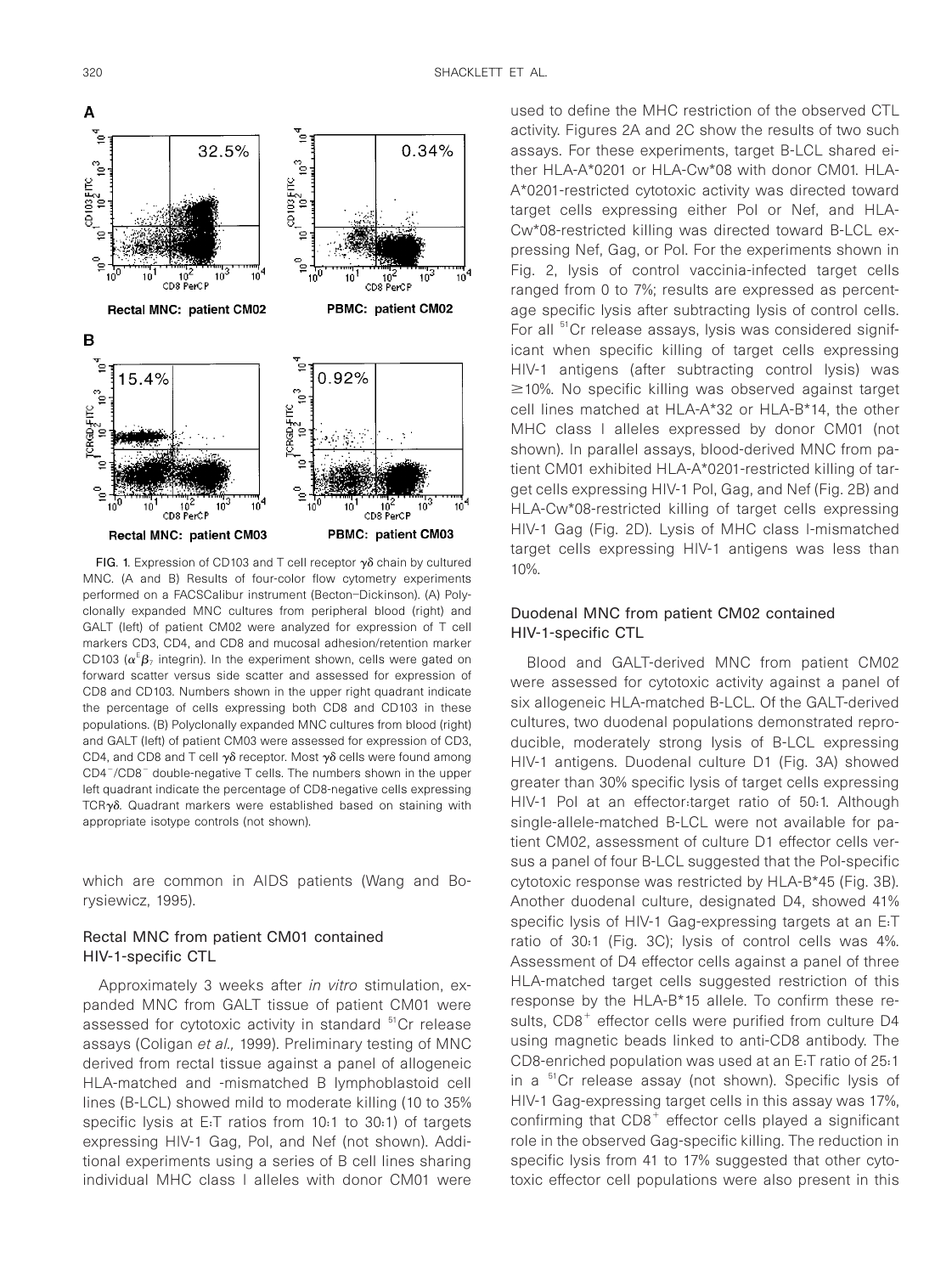|            |              | CD3 positive lymphocyte gate |        |                 | Lymphocyte gate (FSC vs SSC) |        |          |                    |                     |         |                 |         |
|------------|--------------|------------------------------|--------|-----------------|------------------------------|--------|----------|--------------------|---------------------|---------|-----------------|---------|
| Sample     | Biopsy site  | $CD4^+$                      | $CDB+$ | $CD4^{+}/8^{+}$ | $CD4^{-}/8^{-}$              | $CD3+$ | $CD103+$ | $TCR\alpha\beta^+$ | $TCR\gamma\delta^+$ | $CDS6+$ | $56^{+}/16^{+}$ | $CD57+$ |
| CM01.R1    | Rectum       | 9.5                          | 87.2   | 2.5             | 0.8                          | 99.9   | 43.7     | 97.6               | 2.4                 | 81.7    | 0.6             | nd      |
| CM01.R2    | Rectum       | 4.2                          | 94.4   | 1.1             | 0.4                          | 99.9   | 13.0     | 98.0               | 2.0                 | 57.1    | 0.2             | nd      |
| CM01 blood | Blood        | 16.2                         | 60.4   | 2.5             | 20.9                         | 97.7   | 1.1      | 97.3               | 0.4                 | nd      | nd              | 19.0    |
| CM02.D4    | Duodenum     | 1.2                          | 69.2   | 0.5             | 29.1                         | 99.5   | 10.1     | 93.4               | 4.9                 | 15.7    | 0.3             | 26.5    |
| CM02.R1    | Rectum       | 1.6                          | 79.7   | 1.7             | 17.0                         | 94.7   | 5.2      | 90.0               | 3.1                 | 10.7    | 0.1             | 31.8    |
| CM02.R4    | Rectum       | 0.6                          | 87.7   | 0.5             | 11.2                         | 99.7   | 23.6     | 96.5               | 1.7                 | 7.8     | 0.3             | 28.2    |
| CM02.R5    | Rectum       | 1.0                          | 92.0   | 1.0             | 5.3                          | 99.7   | 34.2     | 95.1               | 2.4                 | 12.1    | 0.7             | 18.1    |
| CM02 blood | <b>Blood</b> | 0.3                          | 91.8   | 0.6             | 7.3                          | 98.8   | 0.9      | 96.1               | 0.6                 | 23.2    | 1.7             | 34.6    |
| CM03.D1    | Duodenum     | 13.9                         | 75.7   | 2.3             | 8.1                          | 92.3   | 17.6     | 60.4               | 23.1                | 13.7    | 6.2             | 32.4    |
| CM03.D2    | Duodenum     | 17.2                         | 66.4   | 0.6             | 15.7                         | 89.4   | 29.5     | 67.6               | 14.5                | 10.1    | 6.1             | 22.8    |
| CM03.R1    | Rectum       | 63.8                         | 27.7   | 0.3             | 8.1                          | 99.4   | 14.8     | 93.5               | 0.7                 | 0.9     | 0.2             | 24.9    |
| CM03.R2    | Rectum       | 44.7                         | 48.0   | 0.8             | 6.5                          | 99.7   | 7.6      | 78.7               | 16.8                | 0.9     | 0.9             | 42.1    |
| CM03 blood | Blood        | 8.6                          | 86.7   | 1.3             | 3.4                          | 93.0   | 1.6      | 84.4               | 0.2                 | 2.4     | 2.4             | 16.6    |
|            |              |                              |        |                 |                              |        |          |                    |                     |         |                 |         |

TABLE 2 Phenotyping of GALT and Blood-Derived MNC Cultures after Stimulation with Anti-CD3

Note. Values shown are from three- and four-color flow cytometry experiments performed as described in the text.

culture. Additional studies will be required to identify these populations.

Blood-derived MNC from patient CM02 showed no specific lysis of any of the six HLA-matched B-LCL in <sup>51</sup>Cr release assays (not shown). Lysis of control vacciniainfected cells in these <sup>51</sup>Cr release assays was unusually high (20–50% or higher, depending upon E:T ratios), suggesting the presence of CTL directed toward vaccinia or Epstein–Barr virus antigens or possibly natural killer cell activity.

# Duodenal MNC from patient CM02 secreted IFN- $\gamma$  in response to antigenic stimulation

To confirm and further characterize the CTL activity detected in duodenal cultures from CM02, we performed an IFN-y ELISPOT assay. Mononuclear cell cultures derived from blood and duodenum (culture D4) were infected with control ( $tk^-$ ) vaccinia virus or recombinant vaccinia expressing HIV-1 Gag (Larsson et al., 1999). Cells producing IFN- $\gamma$  were detected by monoclonal antibodies specific for human IFN- $\gamma$ , linked to horseradish peroxidase. Results (Fig. 3D) demonstrated that duodenal MNC from CM02 contained a high frequency (greater than 1000 spot-forming cells (SFC) per million MNC after subtracting background spots) of Gag-specific  $IFN-\gamma$ SFC, while blood-derived MNC from the same patient showed almost no IFN- $\gamma$  production. For comparison, blood-derived MNC from patient CM01 yielded 730 Gagspecific SFC per  $10^6$  MNC in the same assay (not shown). This result demonstrates that, in addition to performing MHC class I-restricted cell killing, antigenreactive T cells present in culture D4 could secrete  $IFN-\gamma$ in response to HIV-1 antigen-specific stimuli.

# **DISCUSSION**

The major finding of this paper is that HIV-1-specific cytotoxic lymphocytes can be successfully cultured from rectal and duodenal biopsies of AIDS patients. In the past, functional characterization of mucosal T cells has been limited by the technical difficulties associated with their long-term in vitro propagation. Here, we have used a simple polyclonal stimulation method to expand these cells in vitro, allowing assessment of MHC class I-restricted cytotoxic activity and antigen-specific  $IFN-\gamma$  production. To our knowledge, this is the first functional description of anti-HIV-1 CTL activity in human intestinal biopsy samples from HIV-1-infected individuals.

The specificities of CTL from patient CM01 were similar in blood and GALT (Table 3). Both MNC populations exhibited HLA-A\*0201-restricted killing of Pol- and Nefexpressing target cells, as well as HLA-Cw\*08-restricted killing of Gag-expressing targets. In the absence of CTL clones from both blood and GALT it was not possible to compare the fine specificities of these cultures. However, the observation of shared antigenic specificity and MHC restriction suggested that some degree of epitope specificity was common to CTL from both blood and GALT of patient CM01, assuming minimal contamination of GALT cultures with blood-derived MNC. This shared CTL specificity also suggests that similar viral quasispecies may have been present in blood and GALT of this patient. Extensive trafficking of antigen-specific T cells between blood and GALT is not believed to occur. Antigen-specific T cells primed in GALT inductive sites are thought to enter peripheral circulation via the thoracic duct and eventually localize or "home" to mucosal tissues upon expression of  $\alpha^4\beta_7$  and  $\alpha^{\text{\tiny E}}\beta_7$  integrins (Brandtzaeg et al., 1999; Mowat and Viney, 1997). However, antigen-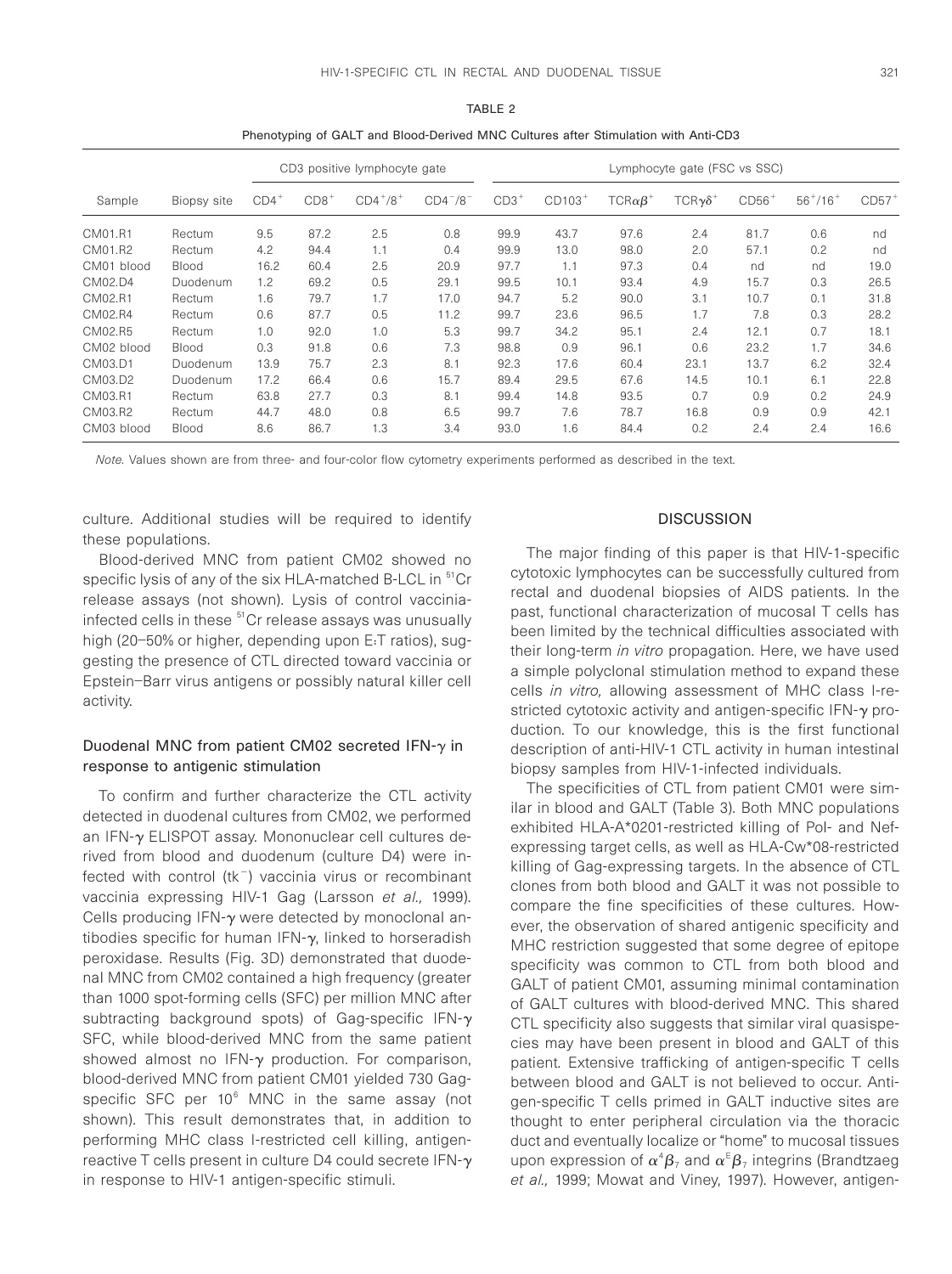

FIG. 2. HIV-1-specific CTL in blood and GALT MNC cultures from patient CM01. Results of <sup>51</sup>Cr release assays performed with rectal- (A and C) or blood-derived (B and D) MNC as effectors and allogeneic B-LCL matched at HLA-A\*0201 (A and B) or HLA-Cw\*08 (C and D) as targets. The full HLA types for B-LCL used in these experiments were (A) HLA-A\*01, A\*0201, B\*62, B\*35, Cw\*04, Cw\*03; (B) HLA-A\*0201, A\*26, B\*35, B\*38, Cw\*04, Cw\*12; and (C and D) HLA-A\*24, A\*68, B\*07, Cw\*07, Cw\*08; mismatched targets were A\*29, A\*26, B\*38, Cw\*12. Mean values are expressed as percentage specific lysis (y axis) after subtracting percentage lysis of control target cells (control lysis ranged from 0 to 7% in these assays). Effector:target cell ratios are shown on the  $x$  axis. For the experiment shown in (D), the E:T ratio was 25:1.

specific T cells primed in peripheral lymphoid tissues are not believed to localize to mucosal surfaces (Brandtzaeg et al., 1999; Mowat and Viney, 1997).

Because this study involved long-term cultures from only two patients it is difficult to draw broad conclusions concerning CTL repertoire overlap between peripheral and mucosal T cell populations. In contrast to patient CM01, patient CM02 had CTL of limited specificity in GALT-derived MNC cultures, but no detectable HIV-1 specific CTL in peripheral blood. Duodenal MNC from this patient showed lytic activity in  $51$ Cr release assays against B-LCL expressing HIV-1 Pol and Gag and strong IFN- $\gamma$  spot-forming activity in ELISPOT assays. Bloodderived MNC were negative in both assays. In contrast to the findings for patient CM01, these results suggested limited trafficking between mucosal and peripheral compartments and/or an absence of shared specificity in the respective CTL repertoires. Several explanations could be proposed to account for this observation. First, the in vitro expansion methods utilized may favor outgrowth of specific populations at the expense of others; in addition, cultures were derived from a small number of lymphocytes and therefore may not provide a complete, representative sampling of the CTL repertoire in intestinal mucosa. If we accept that HIV-1-specific CTL were present in intestinal mucosa but absent from peripheral blood of patient CM02, possible explanations might include a difference in viral quasispecies present in GALT versus peripheral blood (Lapenta et al., 1999), locally enhanced viral replication, or antigen "trapping" in mucosal tissues (Frankel et al., 1996).

The differences observed between patients CM01 and CM02 might also be related to differences in HIV-1 viral load and/or  $CD4^+$  T cell counts in these individuals. Only patient CM01 had detectable HIV-1-specific CTL in blood (Tables 1 and 3). At the time of sampling, patient CM01 was undergoing HAART therapy and had undetectable plasma viremia and  $>500$  CD4<sup>+</sup> T cells/ $\mu$ l in peripheral blood. Patient CM02, who had voluntarily discontinued HAART at the time of biopsy, had  $>$ 100,000 HIV-1 viral RNA copies/ml of plasma and 26 CD4<sup>+</sup> T cells/ $\mu$ l. As  $CD8<sup>+</sup>$  CTL responses rely upon  $CD4<sup>+</sup>$  T cell help, the absence of HIV-1-specific CTL in peripheral blood from patient CM02 might be related to profound  $CD4^+$  T cell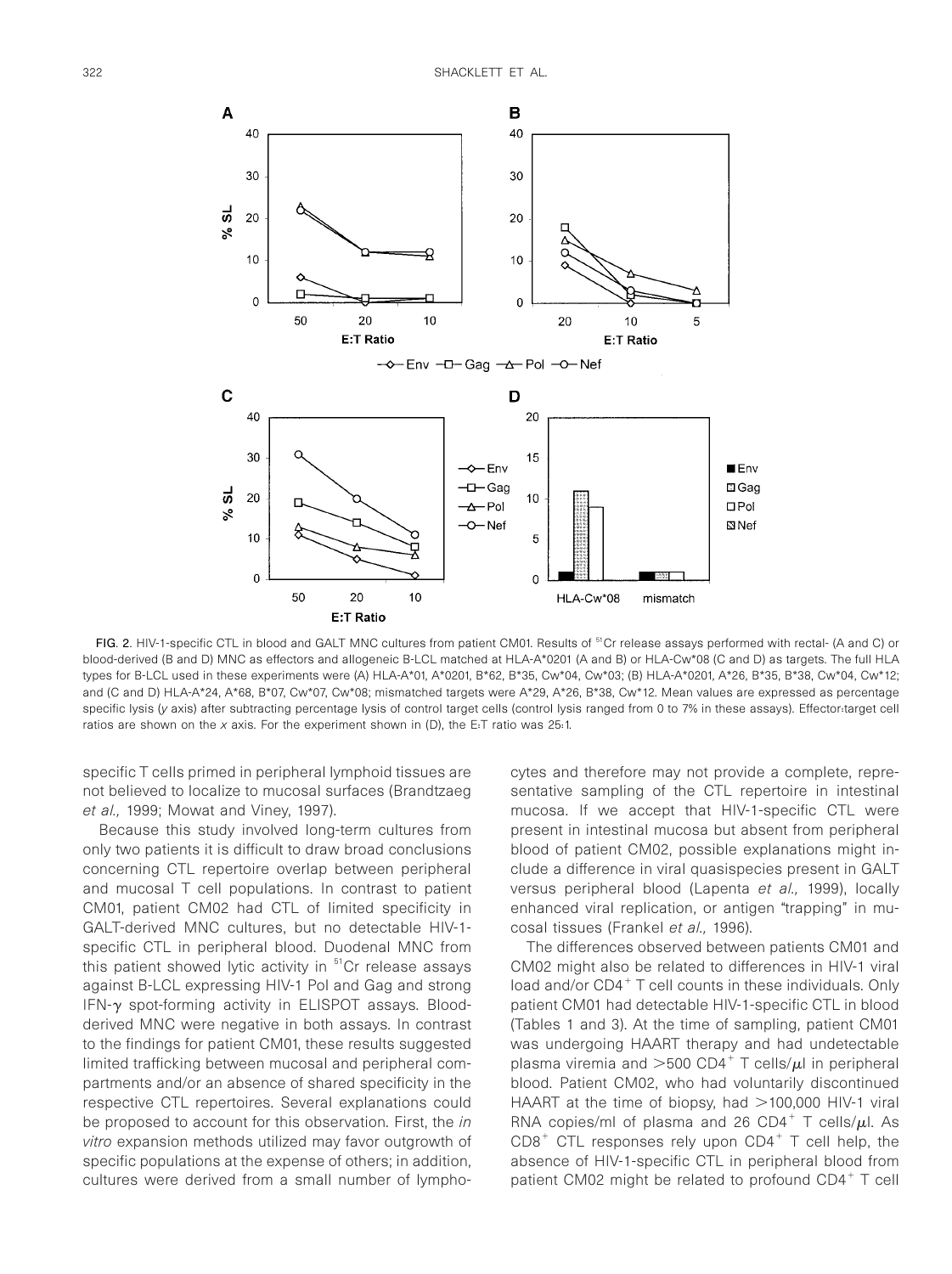

FIG. 3. HIV-1-specific CTL in duodenal MNC from patient CM02. (A) Results of a <sup>51</sup>Cr release assay performed with duodenal-derived MNC (culture D1) as effectors and allogeneic B-LCL matched at HLA-A\*0201, HLA-B\*45, and HLA-Cw\*16 as targets. Mean values for <sup>51</sup>Cr release are expressed as percentage specific lysis (y axis) after subtracting lysis of control target cells. Effector:target cell ratios are shown on the x axis. (B) Results of an experiment to determine the HLA restriction of the Pol-specific response shown in (A), using multiple HLA-matched B-LCL. The E:T ratio for this experiment was 50.1. (C) Results of a <sup>51</sup>Cr release assay using duodenal culture D4 as effectors and a panel of HLA-matched B-LCL as targets. The E:T ratio for this experiment was 30:1, and lysis of control cells was 4%. (D) IFN-<sup>g</sup> ELISPOT assay comparing blood and duodenal (D4) cultures. The number of HIV-1 Gag-specific IFN-y spot-forming cells (SFC) per 10<sup>6</sup> MNC is shown on the y axis. Numbers were obtained by counting the number of Gag-specific spots per well in duplicate wells (each containing  $5 \times 10^4$  cells), subtracting the average number of spots in control wells (range 0-20 SFC per well), and adjusting to SFC per 1  $\times$  10<sup>6</sup> cells.

depletion (Bennett et al., 1998; Doherty et al., 1997; Kalams and Walker, 1998; Matloubian et al., 1994). Under conditions of  $CD4^+$  depletion, the priming of CTL responses in mucosal tissues might proceed by an alternate mechanism, perhaps involving direct contact of  $CDB<sup>+</sup>$  CTL with antigen-presenting cells expressing CD40 (Ridge et al., 1998; Schoenberger et al., 1998; Spiegel et al., 2000). Such a mechanism might explain the CTL activity observed in duodenal lymphoid tissue from patient CM02. Additional studies will be required to test this hypothesis.

HAART therapy has a well-documented suppressive effect on antiviral CTL responses in peripheral blood, which is thought to be related to the decline in viral antigen brought about by suppression of HIV-1 replication (Ogg et al., 1999). However, the effects of HAART on CTL responses in mucosal tissues have not been studied nor have the effects of HAART on HIV-1 viral load in mucosae been thoroughly explored. HIV-1 viral load may have an uneven distribution in intestinal tissues (Ullrich et al., 1998), with the highest concentrations in ileum and rectum (Kotler et al., 1991). In one study, initiation of HAART within 90 days of onset of symptoms resulted in suppression of viral replication (as measured by multiply spliced mRNA) in GALT biopsies from 10 patients, despite persistence of unspliced mRNA and proviral DNA in these tissues (Markowitz et al., 1999). However, the possibility exists that mucosal and peripheral compartments may respond unequally to HAART, resulting in differences in viral load and CTL populations between circulating peripheral blood and GALT.

Little is known about the induction and maintenance of mucosal antiviral CTL responses in simian or human AIDS or in other primate viral infections. Intraepithelial lymphocytes with CTL function have been identified in mice experimentally infected with reovirus (London et al., 1990) and with lymphocytic choriomeningitis virus (Sydora et al., 1996). Murine vaccination models have also helped to establish the importance of induction of mucosal CTL for protection from mucosal challenge.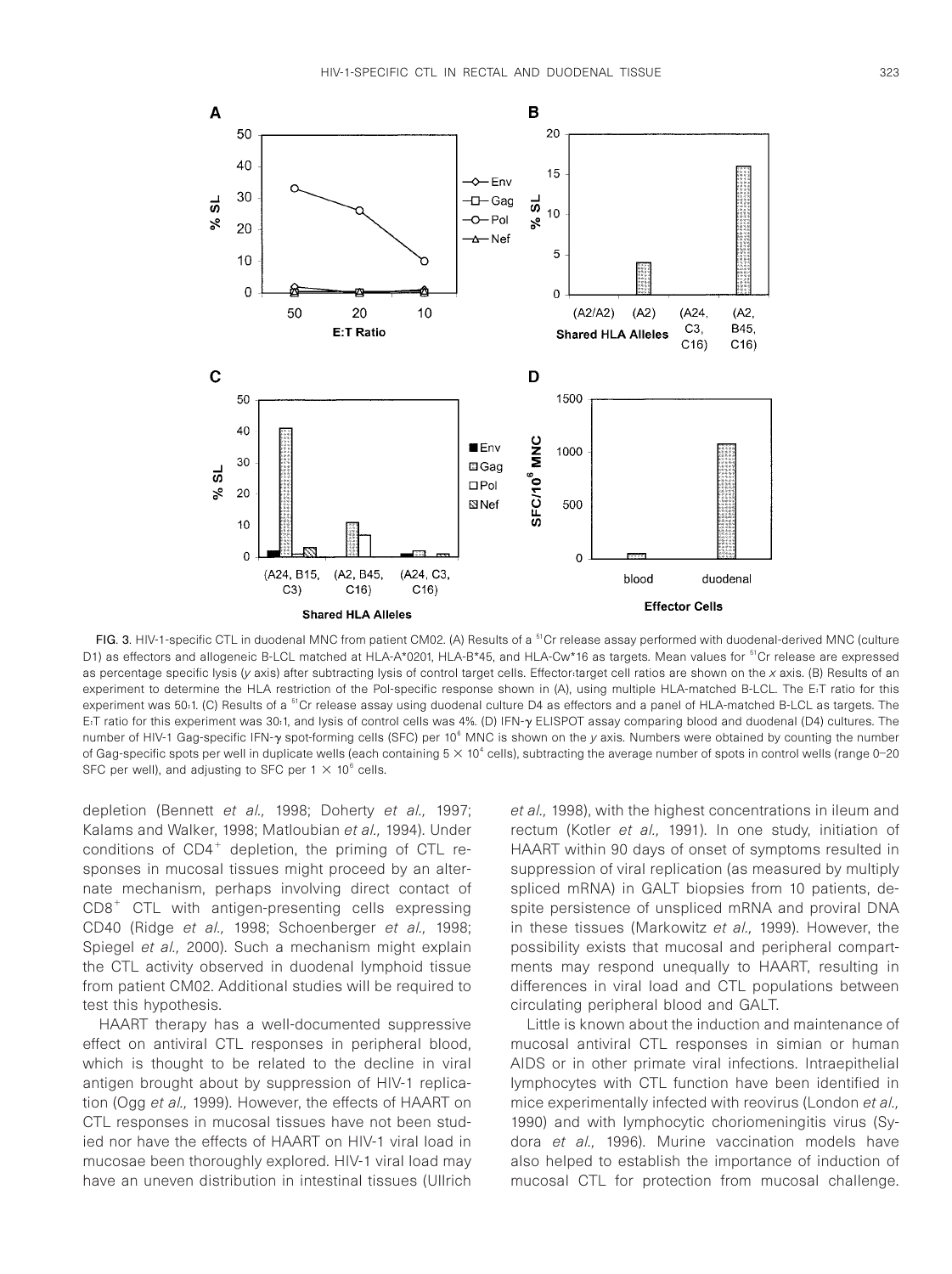| ٠ | ۰, |
|---|----|
|   |    |

Summary of Results

| Patient ID       | HLA type |        |        | MHC class I-restricted CTL activity |                 |               |  |
|------------------|----------|--------|--------|-------------------------------------|-----------------|---------------|--|
|                  | HLA-A    | HLA-B  | HLA-C  | Tissue                              | MHC restriction | HIV antigens  |  |
| CM <sub>01</sub> | 02, 32   | 14     | 08     | Blood                               | HLA-A*0201      | Pol, Gag, Nef |  |
|                  |          |        |        |                                     | HLA-Cw*08       | Gag           |  |
|                  |          |        |        | Rectal                              | HLA-A*0201      | Pol, Nef      |  |
|                  |          |        |        |                                     | HLA-Cw*08       | Pol, Gag, Nef |  |
| CM <sub>02</sub> | 02, 24   | 15, 45 | 03, 16 | Blood                               | None            | None          |  |
|                  |          |        |        | Rectal                              | None            | None          |  |
|                  |          |        |        | Duodenal                            | $HLA-B*45$      | Pol           |  |
|                  |          |        |        |                                     | $HLA-B*15$      | Gag           |  |
| CM03             | 02,03    | 27,52  | 02, 12 |                                     | na              | na            |  |

Note. na, not analyzed.

Intrarectal immunization of mice with a recombinant vaccinia virus expressing HIV-1 Env resulted in protection from mucosal transmission; this protection was dependent on the presence of  $CDB<sup>+</sup>$  CTL at the site of challenge (Belyakov et al., 1998). Recently, Murphey-Corb et al. demonstrated protection from intracolonic challenge in rhesus macaques rectally immunized with SIV. Protection was correlated with SIV Env-specific CTL in the intestinal lamina propria (Murphey-Corb et al., 1999). In another study, targeted immunization of rhesus macaques with simian immunodeficiency virus immunogens via iliac lymph nodes was shown to elicit SIV-specific CTL in rectal and cervicovaginal mucosa (Klavinskis et al., 1996). Taken together, these studies underscore the relevance of the induction of mucosal CTL to HIV-1 vaccine development. The methods developed in the present report will be useful in assessing mucosal immune responses in AIDS patients undergoing a variety of therapeutic regimes. Information derived from such studies will provide important information that should contribute to the development of more effective vaccine strategies.

#### MATERIALS AND METHODS

#### Biopsy and blood samples

Three HIV-1-positive individuals with chronic diarrhea were studied. After an initial examination, patients were enrolled in a study designed to assess the effects of thalidomide therapy on HIV-1-related diarrhea. Informed consent was obtained from all patients, and the study protocol was approved by the Institutional Review Boards of participating institutions. Patients CM01 and CM02 were biopsied prior to initiation of thalidomide treatment, while patient CM03 was biopsied at the conclusion of therapy.

Rectal biopsy tissue was obtained by flexible sigmoidoscopy from sites located in the rectum at 10 cm from the anal verge. A flexible sigmoidoscope with a biopsy channel (ES-3830, Pentax Corp.) was used with jumbo biopsy forceps (Olympus FB-50U-1) for rectal biopsies. Duodenal biopsy tissue was obtained by upper endoscopy from sites located in the second portion of the duodenum. Upper endoscopes were Pentax Models EG-2901 or EG-2731, with jumbo biopsy forceps (Olympus FB-50K-1). Two to five tissue samples were taken at each location.

Blood samples were obtained at the time of biopsy. Plasma was stored at  $-80^{\circ}$ C for virus load determination. Viral RNA was quantified using an ultrasensitive RT-PCR assay (Roche Diagnostics), with a detection limit of 50 copies/ml plasma (Mulder et al., 1994). Class I HLA typing (A, B, and C alleles) was determined by polymerase chain reaction in a 96-well plate format using commercial HLA typing kits (Pel-Freez, Brown Deer, WI).

#### Mononuclear cell preparation

Tissue biopsies were washed five times in RPMI medium containing 15% fetal calf serum (FCS), L-glutamine, and antibiotics (designated R-15 medium). Each individual tissue sample was gently minced with forceps and blunt scissors and washed five additional times with R-15. Coarse cell suspensions obtained in this manner were placed in R-15 containing 100 U/ml rIL-2 (Hoffmann–LaRoche, Nutley, NJ) and polyclonally stimulated with 0.1  $\mu$ g/ml monoclonal anti-CD3 antibody (12F6, obtained from Dr. Johnson Wong, Massachusetts General Hospital, Boston, MA) and allogeneic  $\gamma$ -irradiated feeder cells. Several days after stimulation, MNC were enriched by density centrifugation on a Ficoll–Hypaque solution (Pharmacia, Uppsala, Sweden). MNC were transferred sequentially from 96-well to 24-well plates and finally to 25-ml flasks when sufficiently expanded. Cultures were designated "R" (rectal-derived) or "D" (duodenal-derived). When necessary, some cultures were treated with amphotericin B to inhibit the growth of fungi and yeast.

Peripheral blood mononuclear cells were separated from whole blood using Ficoll–Hypaque separation. Bulk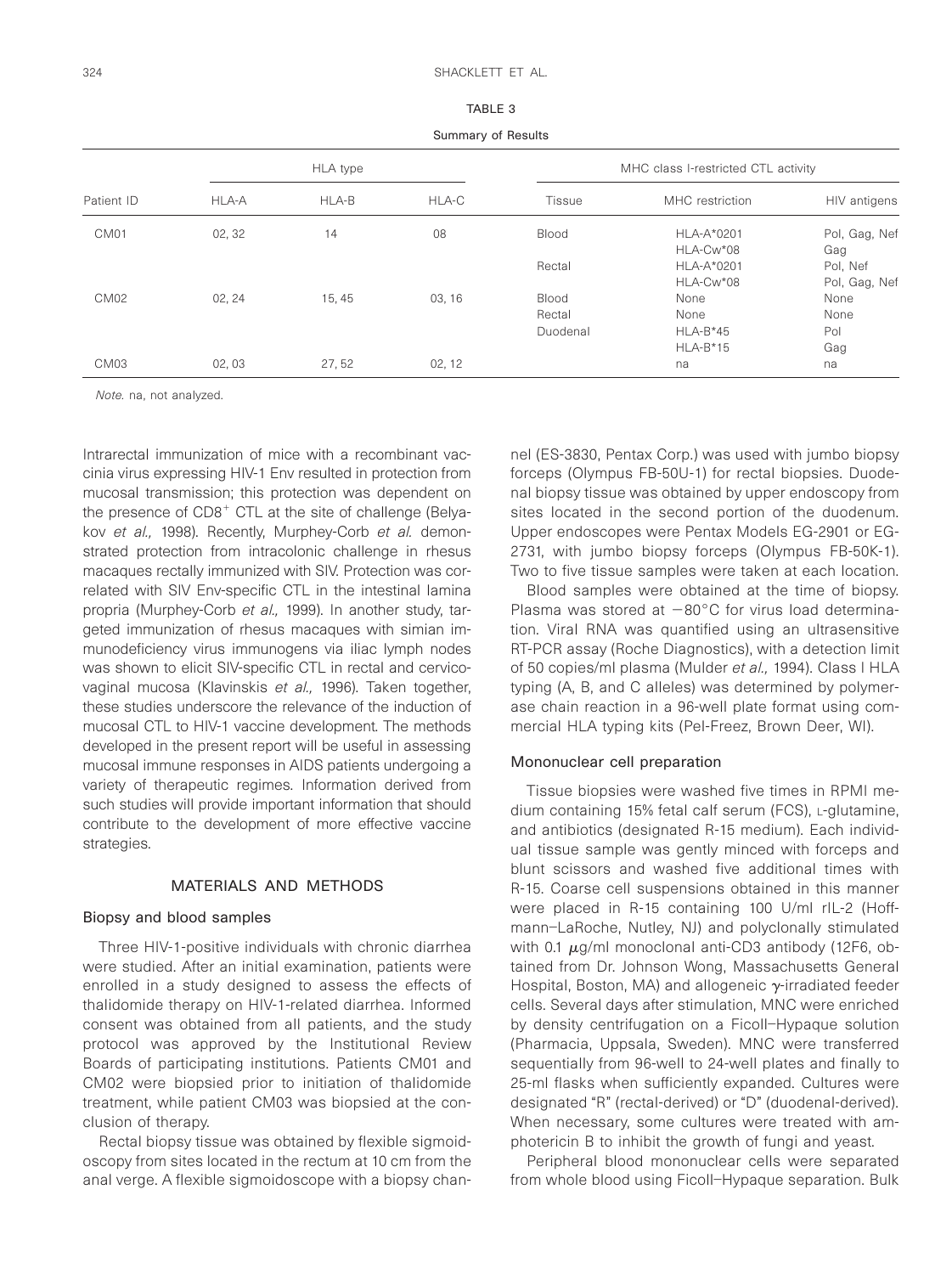cultures were obtained by polyclonal simulation with 0.1  $\mu$ g/ml monoclonal anti-CD3 antibody (12F6), as described above. Cultured T cells were maintained for up to 4 months by restimulating every 3 to 4 weeks with anti-CD3 antibody (without additional feeder cells) and feeding twice weekly with R-15/IL-2.

#### Chromium release assays for CTL activity

GALT and peripheral blood-derived MNC were tested in chromium release assays for CTL activity (Coligan et al., 1999). For CTL assays, HLA-A, B, or C matched or mismatched B-LCL were infected with recombinant vaccinia viruses expressing HIV-1 (IIIB) antigens (vAbT 299 Env, vAbT 141 Gag, vAbT 204 Pol, vT23 Nef), obtained from Therion Biologicals (Cambridge, MA), or control. Control vaccinia virus was a  $tk(-)$  strain with insertional inactivation of the thymidine kinase gene. Cells were infected at a multiplicity of infection (m.o.i.) of 5:1 for 1 h at  $37^{\circ}$ C, 5% CO<sub>2</sub>. Target cells were then labeled overnight at 37°C, 5%  $CO_2$  with 100  $\mu$ Ci of Na<sub>2</sub><sup>51</sup>CrO<sub>4</sub> (New England Nuclear, Boston, MA). Standard <sup>51</sup>Cr release assays were performed by mixing labeled target cells (3000 to 5000 per well) with effector cells at ratios varying from 50:1 to 5:1, in duplicate or triplicate wells of a 96-well microtiter plate. Assays were incubated for 4 to 5 h, at which time 30  $\mu$ l of supernatant was transferred to the corresponding wells of a Lumaplate (Packard Instruments, Meriden, CT) using an automated Bio-Mek 2000 workstation (Beckman Instruments, Fullerton, CA). Plates were air-dried and counted on a TopCount scintillation counter (Packard Instruments). The percentage specific <sup>51</sup>Cr release was calculated according to the following formula: % specific release  $=$  $[$ (experimental release  $-$  spontaneous release)/(maximal release  $-$  spontaneous release)]  $\times$  100. Spontaneous release was determined from wells containing labeled target cells and medium, and maximal release was calculated from wells containing target cells and 1% Triton X-100. CTL responses were considered significant under the following conditions: (1) the spontaneous release was less than 25% and (2) the percentage specific release of target cells expressing HIV-1 antigens was  $\geq 10\%$  above the percentage specific release of target cells infected with control vaccinia virus. Specific release for control target cells was generally below 10%, except where otherwise indicated.

CD8-expressing cells were positively selected by adherence to anti-CD8 magnetic beads following the manufacturer's protocol (Dynabeads; Dynal, Great Neck, NY). The magnetic beads were subsequently removed using Detach-a-Bead (Dynal). CD8-enriched cells were then washed and used as effectors in standard <sup>51</sup>Cr release assays.

#### ELISPOT assay

An ELISPOT assay was used to measure IFN- $\gamma$  release by cytotoxic  $CDB<sup>+</sup> T$  cells (Larsson *et al.*, 1999). Ninety-six-well nitrocellulose-bottom microtiter plates (Multiscreen-HA; Millipore, Molsheim, France) were coated overnight with a monoclonal antibody specific to human IFN-<sup>g</sup> (Mab 1-D1K; Mabtech, Stockholm, Sweden). Mononuclear cell cultures were infected with recombinant vaccinia viruses expressing HIV-1 antigens (Env, Gag, Pol, Nef) or control vaccinia virus. Infections were carried out at an m.o.i. of 2:1 for 1 h at 37°C in  $RPMI + 1\%$  FCS. After infection, cells were washed twice, recounted, and added to duplicate or triplicate wells in medium containing 5% pooled human serum and incubated for 14 to 20 h at  $37^{\circ}$ C, 5% CO<sub>2</sub>. Depending upon cell numbers,  $5 \times 10^4$  or  $1 \times 10^5$  cells per well were seeded; identical numbers were added to all wells involving the same effector cell populations. Plates were developed using a secondary antibody to IFN- $\gamma$ (Mabtech) coupled to biotin and an avidin–peroxidase complex (Vectastain ABC; Vector Laboratories, Burlingame, CA). Spot-forming cells were enumerated on a dissecting microscope and reported as SFC per  $10<sup>6</sup>$ mononuclear cells (Larsson et al., 1999).

#### Surface antigen staining and phenotypic analysis

Expanded MNC cultures were analyzed for expression of T cell markers CD3, CD4, and CD8; T-cell receptor  $\alpha$ and  $\gamma$  chains; NK-associated markers CD16, CD56, and CD57; and mucosal adhesion/retention marker CD103  $(\alpha^E \beta)$  integrin). Monoclonal antibodies used were as follows: CD3-FITC, CD8-PerCP, CD56-FITC, TCR $\alpha\beta$ -FITC, TCRγδ-FITC (Becton-Dickinson, San Jose, CA); CD57–FITC (Pharmingen Becton–Dickinson); CD103– FITC (Caltag Laboratories, Burlingame, CA); CD16-PE (Coulter Immunotech, Hialeah, FL); and CD4-APC (ExAlpha, Boston, MA) (abbreviations for fluorochromes: FITC, fluorescein isothiocyanate; PE, phycoerythrin; PerCP, peridinin chlorophyll protein; APC, allophycocyanin).

Stained MNC populations were analyzed for expression of cell surface markers by flow cytometry on a FACSCalibur instrument (Becton–Dickinson). Lymphocyte populations were gated based on forward and side scatter and in some cases based on expression of the CD3 surface antigen. Appropriate isotype controls (generally mouse IgG1) were used to set quadrant markers. For three- and four-color analysis, electronic compensation for spectral overlap was set using MNC samples stained with single-color reagents.

#### ACKNOWLEDGMENTS

We thank Simon Monard and Jeremy Segal for assistance with flow cytometry, Fang Fang and Linqi Zhang for performing virus load quantitations, Marie Larsson for help with ELISPOT assays, and the members of the Nixon lab for technical advice and useful discussions. We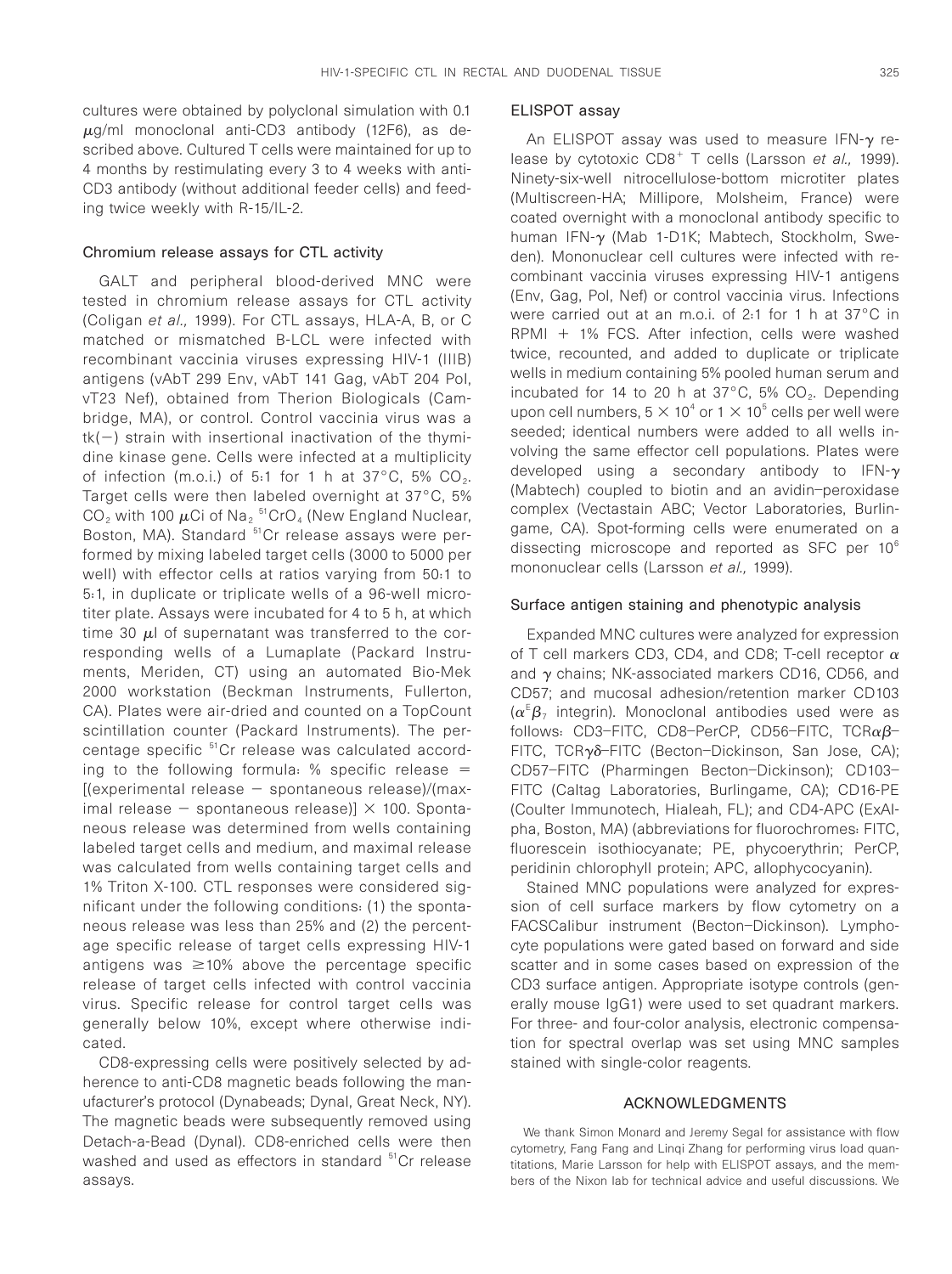also thank Maryanne Small for secretarial assistance. We are indebted to the patients who participated in this study. This research was supported by NIH Grant DK-55858 to D.F.N. D.F.N. is an Elizabeth Glaser Scientist supported by the Elizabeth Glaser Pediatric AIDS Foundation.

#### REFERENCES

- Amerongen, H. M., Weltzin, R., Farnet, C. M., Michetti, P., Haseltine, W. A., and Neutra, M. R. (1991). Transepithelial transport of HIV-1 by intestinal M cells: A mechanism for transmission of AIDS. J. Acquired Immune Defic. Syndr. 4, 760–765.
- Belyakov, I. M., Derby, M. A., Ahlers, J. D., Kelsall, B. L., Earl, P., Moss, B., Strober, W., and Berzofsky, J. A. (1998). Mucosal immunization with HIV-1 peptide vaccine induces mucosal and systemic cytotoxic T lymphocytes and protective immunity in mice against intrarectal recombinant HIV-vaccinia challenge. Proc. Natl. Acad. Sci. USA 95, 1709–1714.
- Bennett, S. R., Carbone, F. R., Karamalis, F., Flavell, R. A., Miller, J. F., and Heath, W. R. (1998). Help for cytotoxic-T-cell responses is mediated by CD40 signalling. Nature 393, 478–480.
- Bomsel, M. (1997). Transcytosis of infectious human immunodeficiency virus across a tight human epithelial cell line barrier. Nat. Med. 3, 42–47.
- Brandtzaeg, P., Farstad, I. N., and Haraldsen, G. (1999). Regional specialization in the mucosal immune system: Primed cells do not always home along the same track. Immunol. Today 20, 267–277.
- Cepek, K. L., Shaw, S. K., Parker, C. M., Russell, G. J., Morrow, J. S., Rimm, D. L., and Brenner, M. B. (1994). Adhesion between epithelial cells and T lymphocytes mediated by E-cadherin and the alpha E beta 7 integrin. Nature 372, 190–193.
- Chui, D. W., and Owen, R. L. (1994). AIDS and the gut. J. Gastroenterol. Hepatol. 9, 291–303.
- Coligan, J., Kruisbeek, A., Margulies, D., Shevach, E., and Strober, W., Eds. (1999). "Current Protocols in Immunology." Wiley Interscience, New York.
- Couedel-Courteille, A., Le Grand, R., Tulliez, M., Guillet, J., and Venet, A. (1997). Direct ex vivo simian immunodeficiency virus (SIV)-specific cytotoxic activity detected from small intestine intraepithelial lymphocytes of SIV-infected macaques at an advanced stage of infection. J. Virol. 71, 1052–1057.
- Doherty, P. C., Topham, D. J., Tripp, R. A., Cardin, R. D., Brooks, J. W., and Stevenson, P. G. (1997). Effector CD4+ and CD8+ T-cell mechanisms in the control of respiratory virus infections. Immunol. Rev. 159, 105–117.
- Fackler, O. T., Schafer, M., Schmidt, W., Zippel, T., Heise, W., Schneider, T., Zeitz, M., Riecken, E. O., Mueller-Lantzsch, N., and Ullrich, R. (1998). HIV-1 p24 but not proviral load is increased in the intestinal mucosa compared with the peripheral blood in HIV-infected patients. AIDS 12, 139–146.
- Fantini, J., Yahi, N., and Chermann, J. C. (1991). Human immunodeficiency virus can infect the apical and basolateral surfaces of human colonic epithelial cells. Proc. Natl. Acad. Sci. USA 88, 9297–9301.
- Frankel, S. S., Wenig, B. M., Burke, A. P., Mannan, P., Thompson, L. D., Abbondanzo, S. L., Nelson, A. M., Pope, M., and Steinman, R. M. (1996). Replication of HIV-1 in dendritic cell-derived syncytia at the mucosal surface of the adenoid. Science 272, 115–117.
- Heise, C., Miller, C. J., Lackner, A., and Dandekar, S. (1994). Primary acute simian immunodeficiency virus infection of intestinal lymphoid tissue is associated with gastrointestinal dysfunction. J. Infect. Dis. 169, 1116–1120.
- Howie, D., Spencer, J., DeLord, D., Pitzalis, C., Wathen, N. C., Dogan, A., Akbar, A., and MacDonald, T. T. (1998). Extrathymic T cell differentiation in the human intestine early in life. J. Immunol. 161, 5862-5872.
- Hu, P. F., Hultin, L. E., Hultin, P., Hausner, M. A., Hirji, K., Jewett, A., Bonavida, B., Detels, R., and Giorgi, J. V. (1995). Natural killer cell immunodeficiency in HIV disease is manifest by profoundly de-

creased numbers of CD16+CD56+ cells and expansion of a population of CD16dimCD56- cells with low lytic activity. J. Acquired Immune Defic. Syndr. Hum. Retrovirol. 10, 331–340.

- Hussain, L. A., Kelly, C. G., Hecht, E. M., Fellowes, R., Jourdan, M., and Lehner, T. (1991). The expression of Fc receptors for immunoglobulin G in human rectal epithelium. AIDS 5, 1089–1094.
- Jarry, A., Cortez, A., Rene, E., Muzeau, F., and Brousse, N. (1990). Infected cells and immune cells in the gastrointestinal tract of AIDS patients. An immunohistochemical study of 127 cases. Histopathology 16, 133–140.
- Kalams, S. A., and Walker, B. D. (1998). The critical need for CD4 help in maintaining effective cytotoxic T lymphocyte responses. J. Exp. Med. 188, 2199–2204.
- Klavinskis, L. S., Bergmeier, L. A., Gao, L., Mitchell, E., Ward, R. G., Layton, G., Brookes, R., Meyers, N. J., and Lehner, T. (1996). Mucosal or targeted lymph node immunization of macaques with a particulate SIVp27 protein elicits virus-specific CTL in the genito-rectal mucosa and draining lymph nodes. J. Immunol. 157, 2521–2527.
- Kotler, D. P., Reka, S., Borcich, A., and Cronin, W. J. (1991). Detection, localization, and quantitation of HIV-associated antigens in intestinal biopsies from patients with HIV. Am. J. Pathol. 139, 823–830.
- Lapenta, C., Boirivant, M., Marini, M., Santini, S. M., Logozzi, M., Viora, M., Belardelli, F., and Fais, S. (1999). Human intestinal lamina propria lymphocytes are naturally permissive to HIV-1 infection. Eur. J. Immunol. 29, 1202–1208.
- Larsson, M., Jin, X., Ramratnam, B., Ogg, G. S., Engelmayer, J., Demoitie, M. A., McMichael, A. J., Cox, W. I., Steinman, R. M., Nixon, D., and Bhardwaj, N. (1999). A recombinant vaccinia virus based ELISPOT assay detects high frequencies of Pol-specific CD8 T cells in HIV-1 positive individuals. AIDS 13, 767–777.
- Lefrancois, L. (1991). Extrathymic differentiation of intraepithelial lymphocytes: Generation of a separate and unequal T-cell repertoire? Immunol. Today 12, 436–438.
- Lefrancois, L., Parker, C. M., Olson, S., Muller, W., Wagner, N., and Puddington, L. (1999). The role of beta7 integrins in CD8 T cell trafficking during an antiviral immune response. J. Exp. Med. 189, 1631–1638.
- Lewis, D. E., Puck, J. M., Babcock, G. F., and Rich, R. R. (1985). Disproportionate expansion of a minor T cell subset in patients with lymphadenopathy syndrome and acquired immunodeficiency syndrome. J. Infect. Dis. 151, 555–559.
- London, S. D., Cebra-Thomas, J. A., Rubin, D. H., and Cebra, J. J. (1990). CD8 lymphocyte subpopulations in Peyer's patches induced by reovirus serotype 1 infection. J. Immunol. 144, 3187–3194.
- Lundqvist, C., Baranov, V., Hammarstrom, S., Athlin, L., and Hammarstrom, M. (1995). Intra-epithelial lymphocytes. Evidence for regional specialization and extrathymic T cell maturation in the human gut epithelium. Int. Immunol. 7, 1473–1487.
- Lynch, S., Kelleher, D., McManus, R., and O'Farrelly, C. (1995). RAG1 and RAG2 expression in human intestinal epithelium: Evidence of extrathymic T cell differentiation. Eur. J. Immunol. 25, 1143-1147.
- Margolick, J. B., Scott, E. R., Odaka, N., and Saah, A. J. (1991). Flow cytometric analysis of gamma delta T cells and natural killer cells in HIV-1 infection. Clin. Immunol. Immunopathol. 58, 126-138.
- Markowitz, M., Vesanen, M., Tenner-Racz, K., Cao, Y., Binley, J. M., Talal, A., Hurley, A., Jin, X., Chaudhry, M. R., Yaman, M., Frankel, S., Heath-Chiozzi, M., Leonard, J. M., Moore, J. P., Racz, P., Nixon, D. F., and Ho, D. D. (1999). The effect of commencing combination antiretroviral therapy soon after human immunodeficiency virus type 1 infection on viral replication and antiviral immune responses. J. Infect. Dis. 179, 527–537.
- Matloubian, M., Concepcion, R. J., and Ahmed, R. (1994). CD4+ T cells are required to sustain CD8+ cytotoxic T-cell responses during chronic viral infection. J. Virol. 68, 8056-8063.
- Mattapallil, J. J., Smit-McBride, Z., McChesney, M., and Dandekar, S. (1998). Intestinal intraepithelial lymphocytes are primed for gamma interferon and MIP-1beta expression and display antiviral cytotoxic